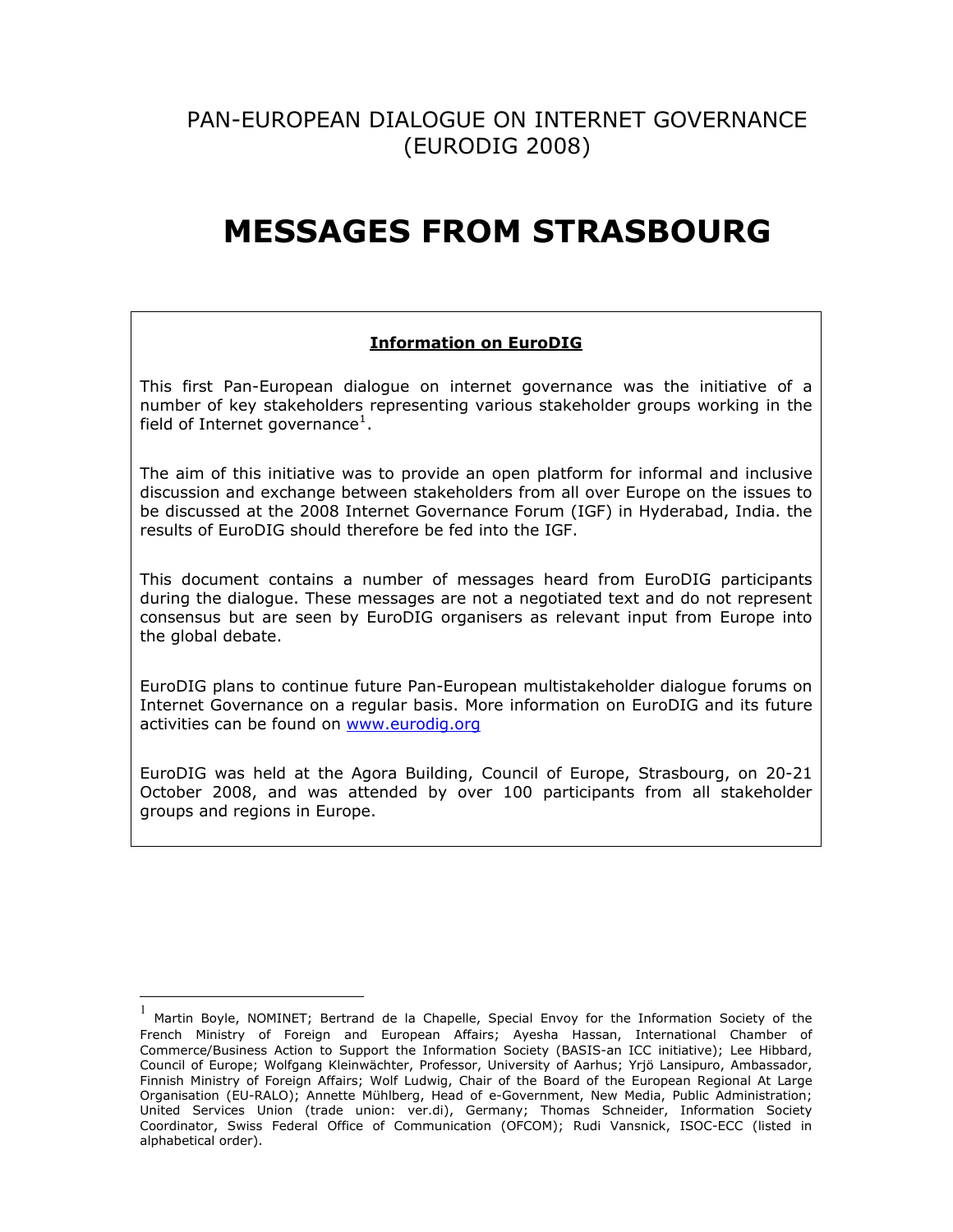# **Key Messages**

- 1. Multi-stakeholder dialogue is thriving in Europe. This can work even better with more and greater involvement of stakeholders throughout Europe.
- 2. Europe's experience in using multi-stakeholder dialogue is helping to shape policy and to raise user and business awareness of the need for engagement and informed choices about the Internet.
- 3. EuroDIG succeeded in bringing together a wide range of Pan-European actors to discuss and exchange their views and concerns. It framed these views and concerns and facilitated momentum for further dialogue at the Pan-European level.
- 4. In this connection, attention to rights and freedoms, the rule of law and democracy on the Internet has been particularly significant in this dialogue.
- 5. In Europe, there are a growing number of national level multi-stakeholder initiatives on Internet Governance which should be built upon and fostered at the Pan-European level.
- 6. National multi-stakeholder dialogue in other Pan-European states, especially in Eastern Europe, should be promoted and fostered, in particular through awareness raising and support.
- 7. All Pan-European stakeholders governments, business, civil society, the technical and academic community, etc - should work together to strengthen a people-centred approach to the Internet, in particular to promote transparency, accountability and participation at all levels. In this connection, central and Eastern European states should be supported in their efforts to build and foster their capacities regarding the Internet (e.g. e-awareness, einfrastructures, e-governance) as a means of bridging the digital divide at national and regional levels.
- 8. It was also highlighted that Europe has a role to play in helping developing countries to bridge the digital divide.

#### **Security, privacy and openness:**

- 9. The Internet's potential as a driver for economic, social and political development and innovation lies in its openness. On the Internet, citizens and businesses should enjoy a maximum of rights, freedoms and services, while being only subject to a minimum of restrictions, which are necessary to ensure the level of security and privacy they are entitled to expect.
- 10. People and stakeholders across Europe are concerned by the challenges to their security and privacy on the Internet. More information and guidance to users is needed to help them deal with, manage and reduce security and privacy intrusions; in doing so, users, in particular, young people, need to be more aware of the opportunities and risks of their online expression and communication.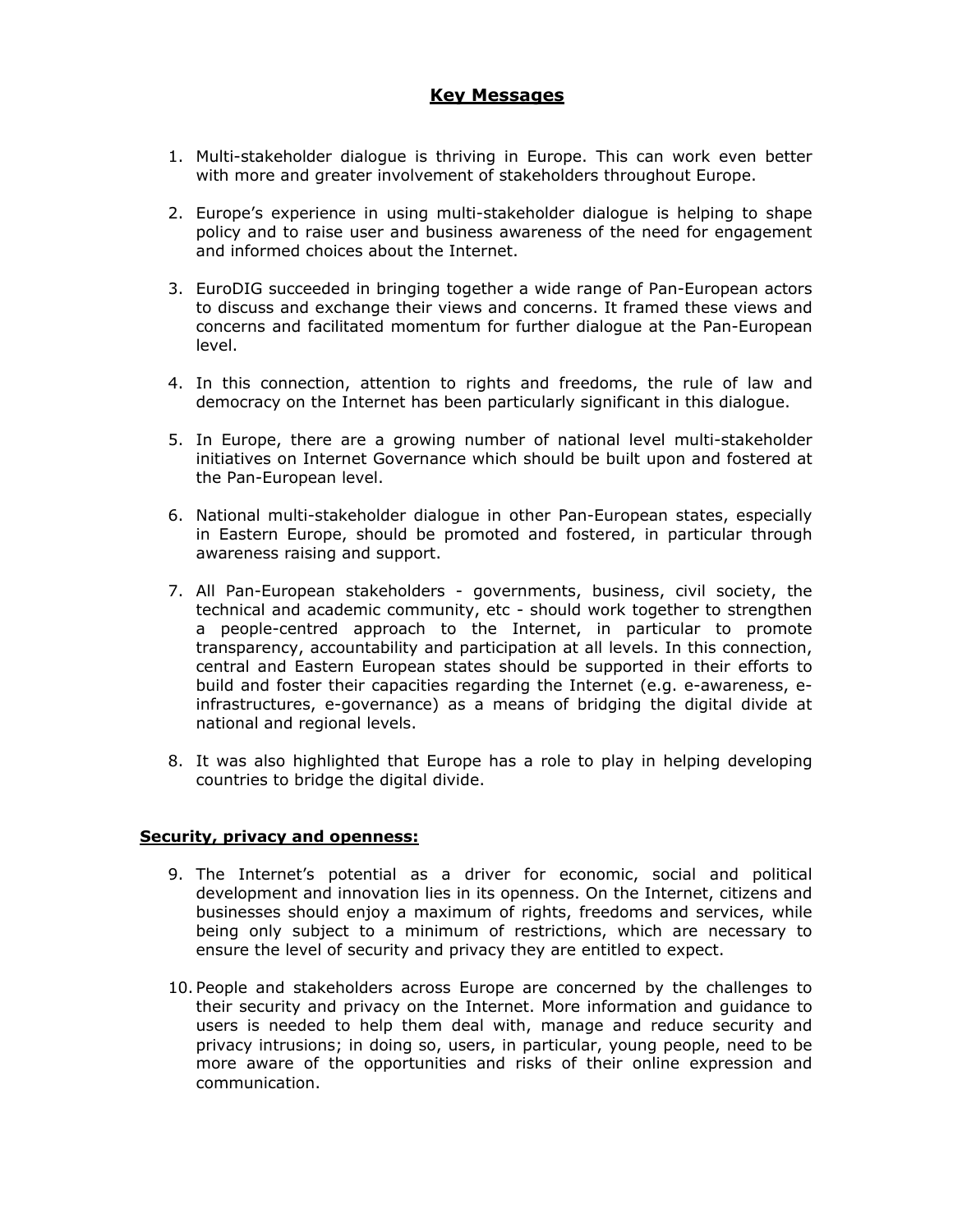- 11.Business will also benefit from a clarification of its freedoms, duties and responsibilities with regard to security and privacy. Coordinating the legal framework with regard to security and privacy on the Pan-European and global levels would help business understand their role and "marge de manoeuvre" in this regard.
- 12. Not only openness, but also mutual confidence and trust between stakeholders and users alike are important keys to the future of the Internet as a space for economic, social and political development and innovation.
- 13. Efforts to improve security, privacy and openness on the Internet are most effective when they are addressed together. In doing so, the perspectives for and well-being of users are consolidated and reinforced. European policies developed in this regard must be based on human rights and the rule of law.
- 14.Closer co-operation is needed between public authorities, business and users in order to establish appropriate systems for the secure and private handling of personal information and data.
- 15. Noting that online surveillance of employees' communications and behaviours in the workplace is increasing, the right to privacy for employees (and its limits) need to be addressed.
- 16.Cooperation between all stakeholders is needed to effectively tackle cybercrime on the Internet.
- 17. The treatment of personal information by social networking sites was considered to be a common concern, especially with regard to young people.

### **Access:**

- 18.Access to the Internet is an integral part of the quality of the lives of many Pan-European citizens. In this regard, broadband access, especially in view of Web 2.0, is fast becoming an indispensable requirement, especially for human interaction.
- 19. Governments should promote affordable broadband access to the Internet for all - including persons with disabilities, the elderly and those on low incomes and the poorly educated - by fostering an enabling environment for market operators and by facilitating competition of access infrastructure (broadband via telephone lines, television cables, wireless networks, etc.).
- 20. Governments should consider developing universal service obligations for market operators by defining minimum quality standards and maximum prices within a technology-neutral framework. In this context, Universal Service Funds should not be misused to favour incumbents.
- 21.Specifications and standards for accessibility of websites should be harmonised, for instance by relying on existing standards, such as those established by the W3C or the Daisy Consortium.
- 22. Governments and public administrations should play a leading role in providing and promoting websites that comply with accessibility standards. They should encourage small and medium size enterprises to comply with such standards, in particular by raising their awareness and by offering them guidance on how to do so.